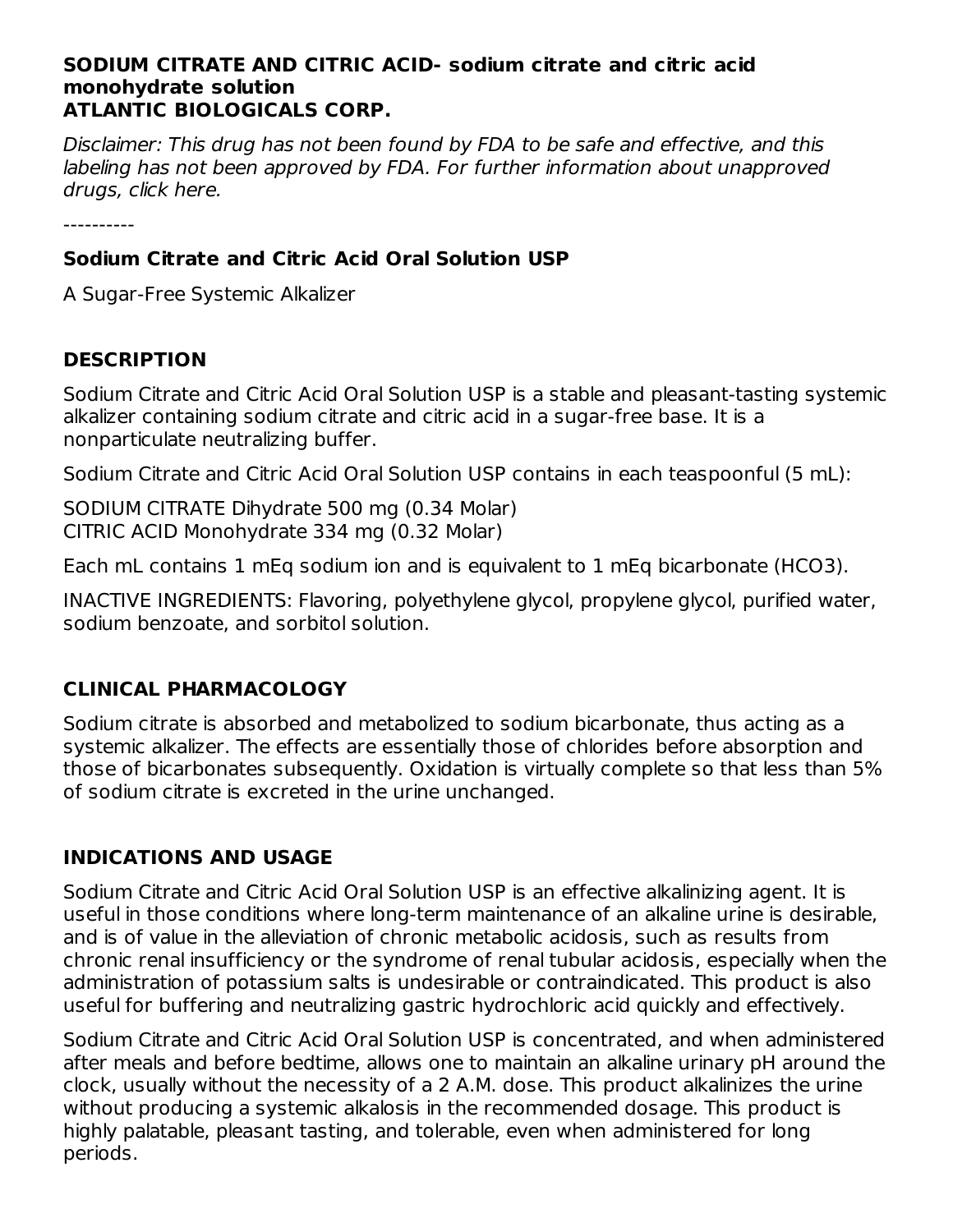# **CONTRAINDICATIONS**

Patients on sodium-restricted diets or with severe renal impairment.

#### **PRECAUTIONS**

Sodium Citrate and Citric Acid Oral Solution USP should be used with caution by patients with low urinary output unless under the supervision of a physician. This product should not be administered concurrently with aluminum-based antacids. Patients should be directed to dilute adequately with water and preferably, to take each dose after meals to avoid saline laxative effect. Sodium salts should be used cautiously in patients with cardiac failure, hypertension, impaired renal function, peripheral and pulmonary edema, and toxemia of pregnancy. Periodic examinations and determinations of serum electrolytes, particularly serum bicarbonate level, should be carried out in those patients with renal disease in order to avoid these complications.

## **ADVERSE REACTIONS**

Sodium Citrate and Citric Acid Oral Solution USP is generally well tolerated, without any unpleasant side effects, when given in recommended doses to patients with normal renal function and urinary output. However, as with any alkalinizing agent, caution must be used in certain patients with abnormal renal mechanisms to avoid development of alkalosis, especially in the presence of hypocalcemia.

#### **OVERDOSAGE**

Overdosage with sodium salts may cause diarrhea, nausea and vomiting, hypernoia, and convulsions.

#### **DOSAGE AND ADMINISTRATION**

Sodium Citrate and Citric Acid Oral Solution USP should be taken diluted in water, followed by additional water, if desired. SHAKE WELL BEFORE USING.

#### **For Systemic Alkalization**

#### **Usual Adult Dose**

2 to 6 teaspoonfuls (10 to 30 mL), diluted in 1 to 3 ounces of water, after meals and at bedtime, or as directed by a physician.

#### **Usual Pediatric Dose**

1 to 3 teaspoonfuls (5 to 15 mL), diluted in 1 to 3 ounces of water, after meals and at bedtime, or as directed by a physician. For children under two years of age, use is based on consultation with a physician.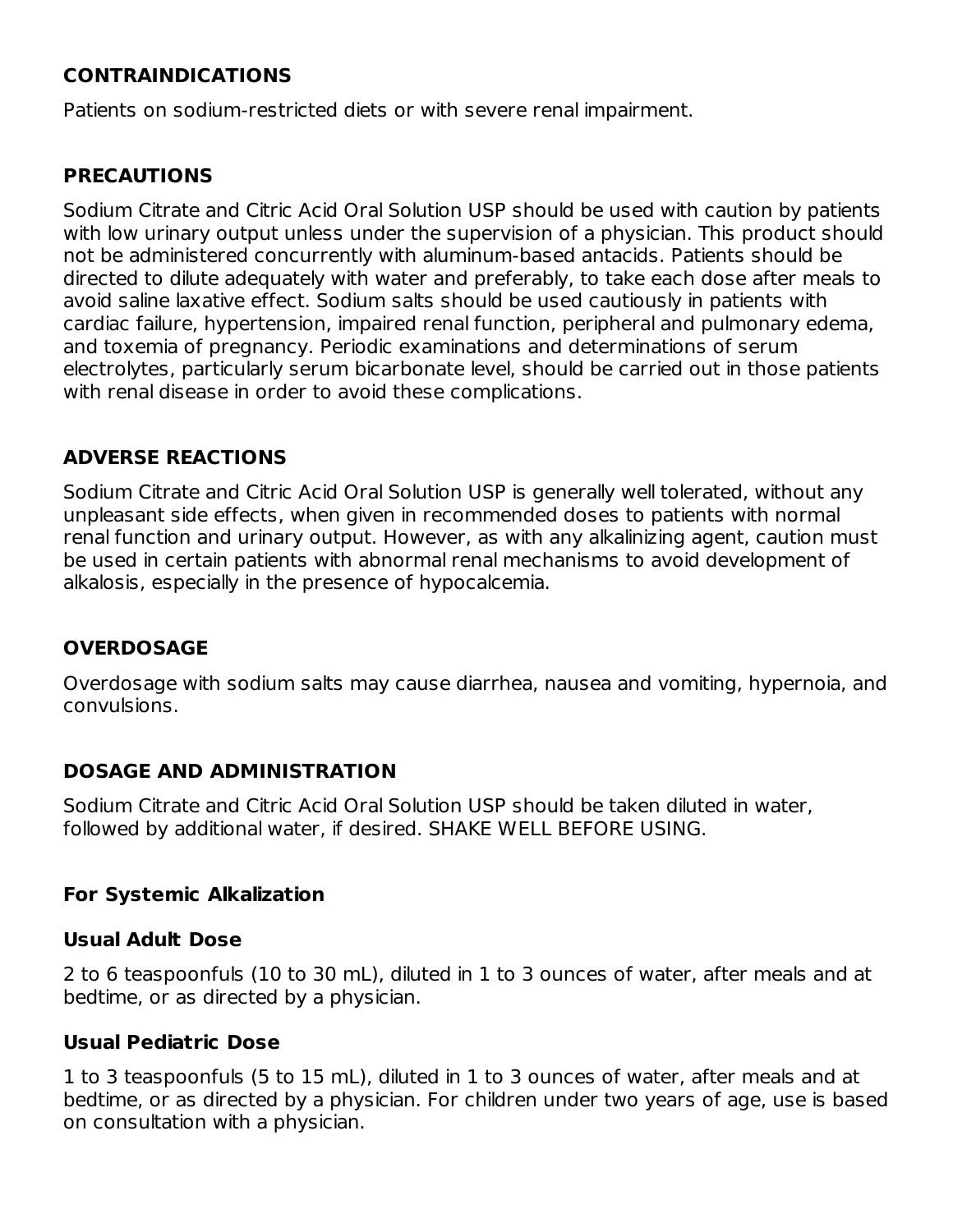## **As a neutralizing buffer**

3 teaspoonfuls (15 mL), diluted with 15 mL water, taken as a single dose, or as directed by a physician.

## **HOW SUPPLIED**

Product: 17856-0595 NDC: 17856-0595-3 30 mL in a CUP

## **STORAGE:**

Keep tightly closed. Store at controlled room temperature, 20°-25°C (68°-77°F). Protect from freezing.

## **Rx ONLY**

Manufactured By: Pharmaceutical Associates, Inc. Greenville, SC 29605 www.paipharma.com

R06/16

## **SODIUM CITRATE AND CITRIC ACID (SODIUM CITRATE AND CITRIC ACID MONOHYDRATE) SOLUTION**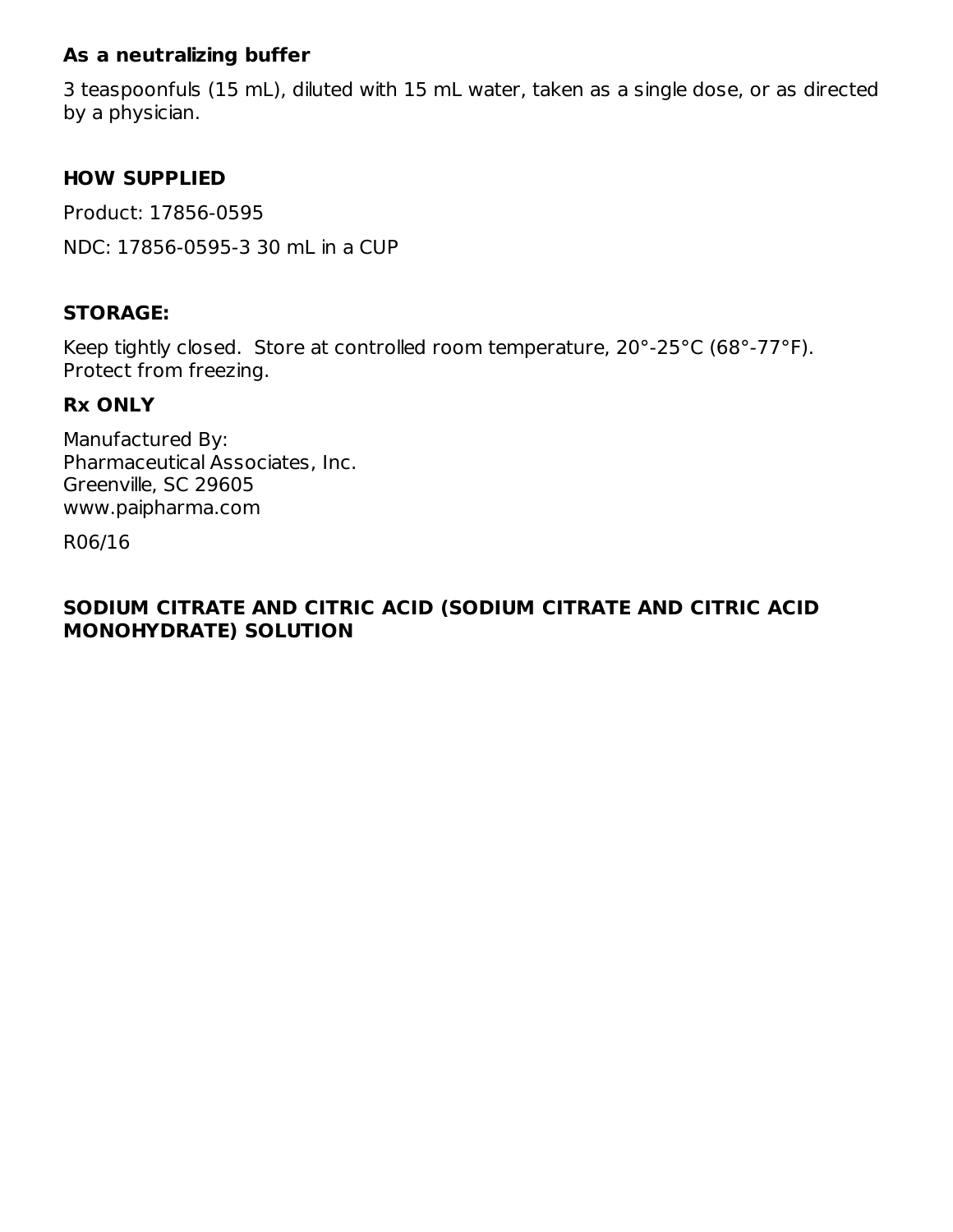# 17856-0595-03 SODIUM CITRATE/CITRIC ACID ORAL SOLUTION USP 3000 MG/2004 MG per 30mL

See package insert for indications and dosage schedule



Store at controlled room temperature, 20° to 25°C (68° to 77°F). Protect from freezing.<br>\*\*SUGAR FREE\*\* KEEP OUT OF THE REACH OF CHILDREN.

| 17856-0595-03 |                       | Dosage: 30 mL |              |  |
|---------------|-----------------------|---------------|--------------|--|
| <b>ACID</b>   | SODIUM CITRATE/CITRIC |               | Qty: 50 CUPS |  |
|               | GTIN: 00117856059531  |               |              |  |
|               | S/N: 01440201         |               |              |  |
|               | Exp: 12/22/21         |               |              |  |
|               | Lot: 014402           |               |              |  |

Call to Reorder: 800.509.7592 Rev.09/19

# **SODIUM CITRATE AND CITRIC ACID**

sodium citrate and citric acid monohydrate solution

## **Product Information**

| <b>Product Type</b>            | <b>HUMAN PRESCRIPTION</b> | Item Code | NDC:17856-0595(NDC:0121- |  |
|--------------------------------|---------------------------|-----------|--------------------------|--|
|                                | <b>DRUG</b>               | (Source)  | 0595)                    |  |
| <b>Route of Administration</b> | ORAL                      |           |                          |  |

| <b>Active Ingredient/Active Moiety</b>                                                        |                                    |                     |  |  |  |  |
|-----------------------------------------------------------------------------------------------|------------------------------------|---------------------|--|--|--|--|
| <b>Ingredient Name</b>                                                                        | <b>Basis of</b><br><b>Strength</b> | <b>Strength</b>     |  |  |  |  |
| <b>SODIUM CITRATE</b> (UNII: 1Q73Q2 ULR) (ANHYDROUS CITRIC ACID -<br>UNII: XF417D3PSL)        | SODIUM CITRATE                     | 500 mg<br>in $5 mL$ |  |  |  |  |
| <b>ANHYDROUS CITRIC ACID (UNII: XF417D3PSL) (ANHYDROUS CITRIC ACID -</b><br>UNII: XF417D3PSL) | ANHYDROUS CITRIC<br><b>ACID</b>    | 334 mg<br>in $5 mL$ |  |  |  |  |
|                                                                                               |                                    |                     |  |  |  |  |
| <b>Inactive Ingredients</b>                                                                   |                                    |                     |  |  |  |  |

**Ingredient Name Strength**